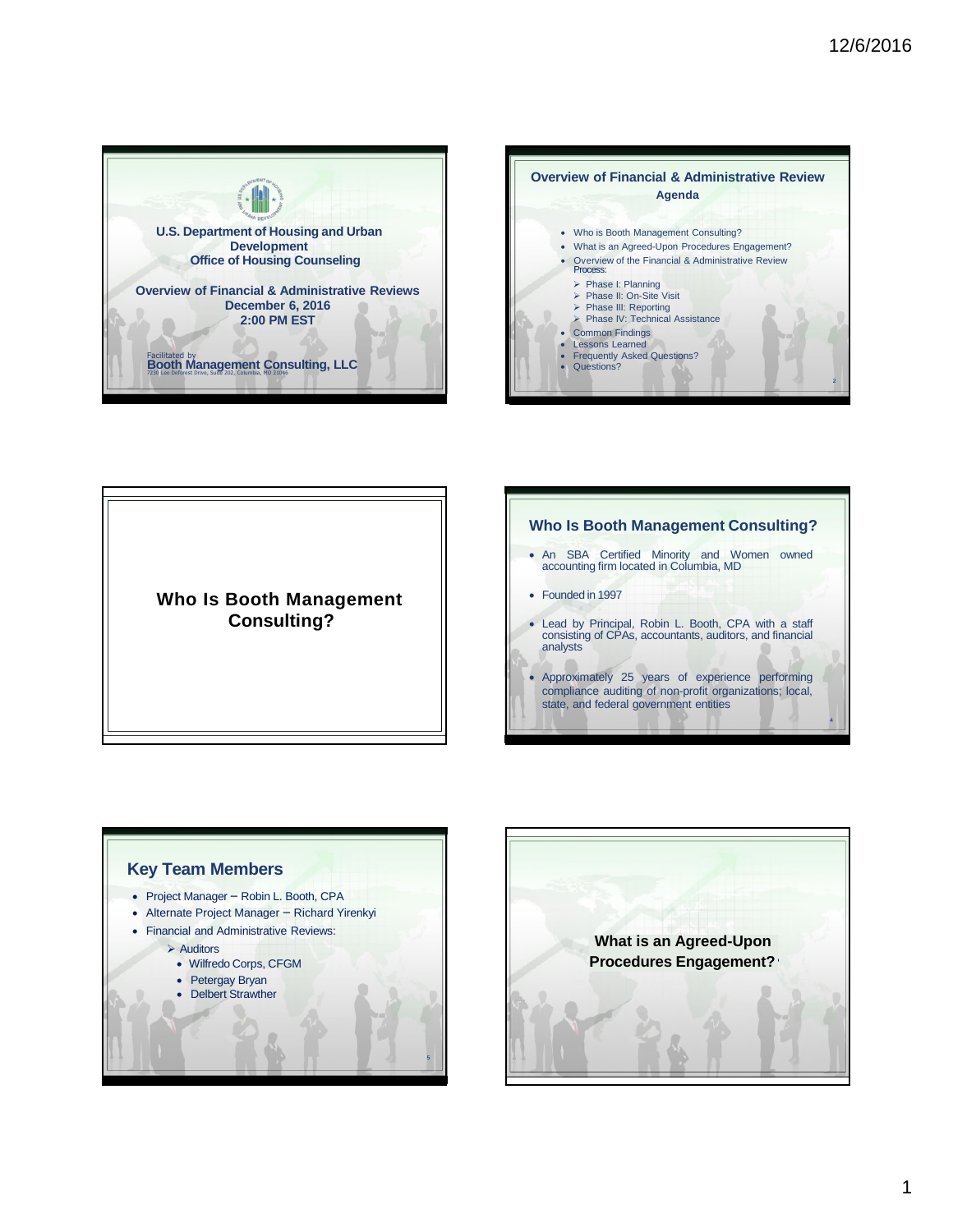#### **What is an Agreed-Upon Procedures Engagement?**

The Financial & Administrative Review is an agreedupon procedure engagement with:

- Specific tests and procedures agreed to between HUD and BMC
- Different types of agreed-upon procedures including assessing compliance with agreements and regulations
- Reports on results of procedures
- Procedures that are not an audit
- No opinion provided



| <b>PHASE</b> | <b>TITLE</b>                          | <b>TIME PERIOD</b>                 |
|--------------|---------------------------------------|------------------------------------|
| Phase I      | Planning                              | Within 30 days of the review       |
| Phase II     | <b>On-Site Visit</b>                  | 1-2 business days                  |
| Phase III    | Reporting                             | Up to 2 weeks after the site visit |
| Phase IV     | <b>Technical</b><br><b>Assistance</b> | 30-60 days after the report issued |
|              |                                       |                                    |





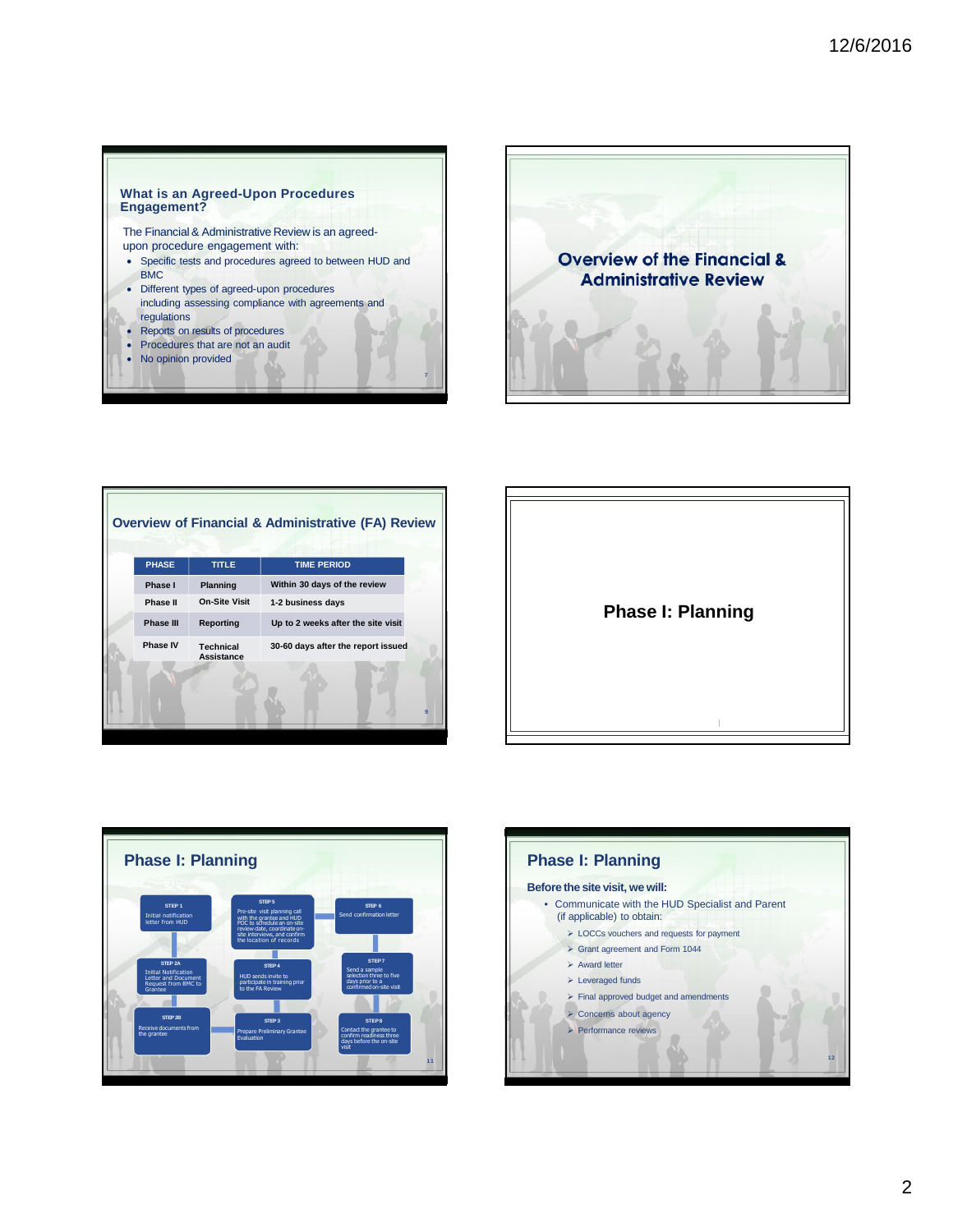**14** 

**16** 

**19**

## **Phase I: Planning**

### **Policies and Procedures Content**

#### **Cash Receipts**

- Assess the ability to: open bank statements, review invoice/billing documents, receive payments/open mail, review reconciliation to the general ledger, and approve credit memos or write-offs • Record the ability to: prepare invoice/billing documents,
- prepare credit memos, post to the general ledger, change online information for billing or credit memos, change a master file for billing or credit memos, prepare a listing of cash receipts, and post to the accounts receivable ledger
- Monitor the ability to: perform bank reconciliations, reconcile accounts receivable to the general ledger, and approve budgets

13

15

**17**

## **Phase I: Planning**

## **Policies and Procedures Content**

#### **Cash Disbursements**

- Assess the ability to: open bank statements, issue a purchase<br>order, authorize a purchase order, issue a check, initiate an<br>electronic funds transfer, sign checks, access a mechanical<br>signature plate, and review bank sta
- Record the ability to: record account payable, record cash<br>disbursements to the general ledger, record cash transfers to<br>the general ledger, change on-line information for accounts<br>payable entries, check payment and elec
- Monitor the ability to: perform bank reconciliations, reconcile accounts payable to the general ledger, and approve budgets

## **Phase I: Planning**

#### **Policies and Procedures Content Time and Attendance**

- 
- Signed by employee and supervisor • Based on the after-the-fact determination of hours worked
- Prepared by individual timecards/timesheets
- Penalties for falsifying, altering or tampering with timesheets
- Hours work are accurate
- Procedure for correcting timecards/timesheets
- Procedure for approving timecards/timesheets
- Procedures for preparing the Personnel Activity Reports (PARs) or processes to ensure that necessary adjustments are made so that the final amounts charged to the award are accurate, allowable, and properly allocated

## **Phase I: Planning Policies and Procedures Content Sub-Grantee Monitoring**  • Sub-grantee interviews • Risk assessments for the Sub-grantees • Policy and procedure testing • Spot audits on files, financial information, and system data • Confirmations

## **Phase I: Planning**

#### **Policies and Procedures Content**

#### **Procurement Process**

- Procurement strategies and administrative requirements
- Employees' authorization level to initiate/execute purchases
- Contract requirement
- Vendor requirement
- Receipt and verification of goods and services
- Payment process and approval

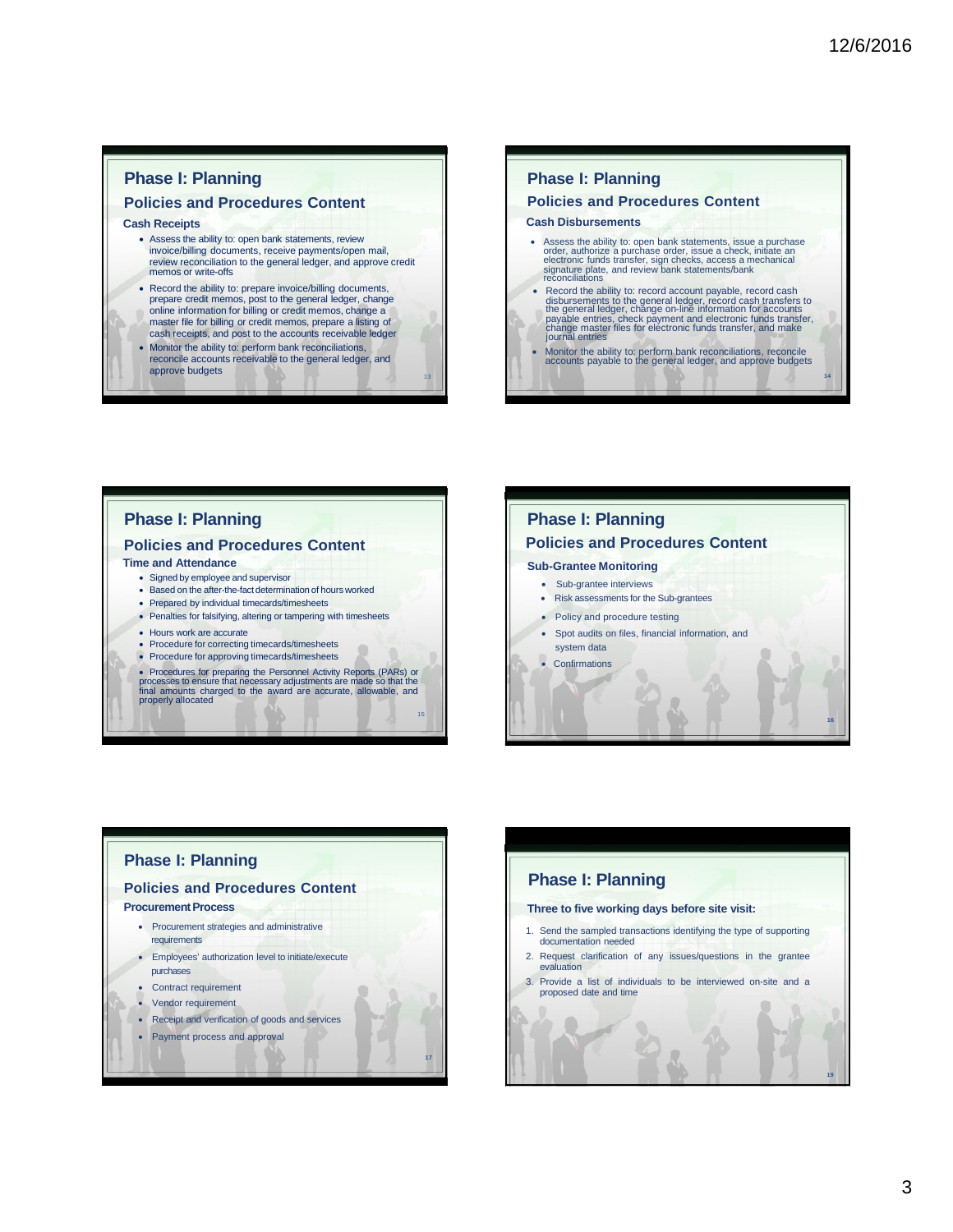









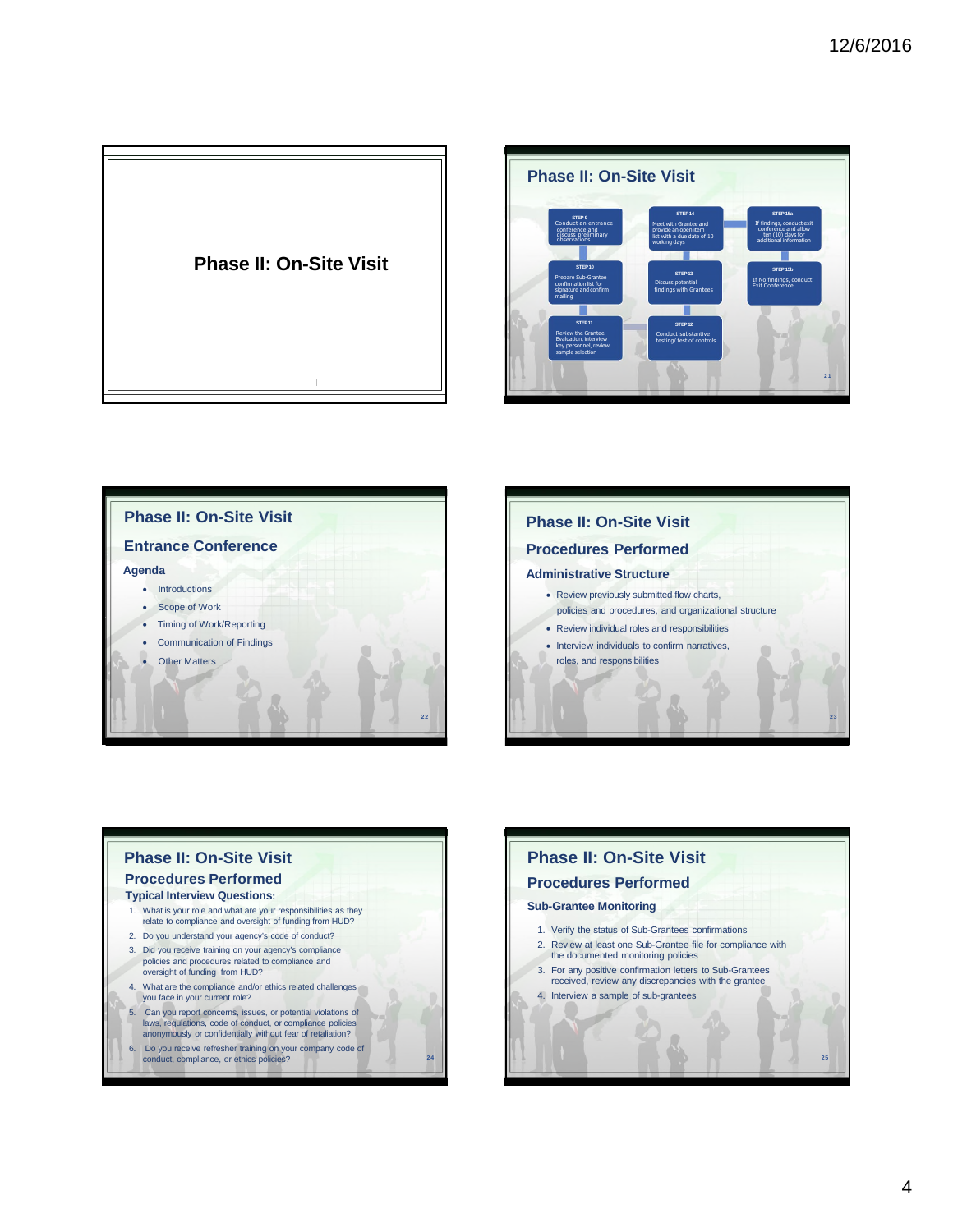#### **Phase II: On-Site Visit Procedures Performed Cash Receipts**  • Verify: 1. Who opens bank statements 2. Who prepares and reviews invoices/billing documents 3. Who receives payments/opens mail 4. Who reconciles posts and reconciles the general ledger 5. Who approves credit memos or write-offs • Select a sample of cash receipt transactions and test for: 1. Invoice date and time 2. Payment receipt date and time 3. Post to the accounts receivable ledger 4. Information included on the bank reconciliation 5. Information properly reported on HUD reports **<sup>26</sup>**



## **Phase II: On-Site Visit**

#### **Procedures Performed**

#### **Accounting System**

1. Reconcile the general ledger to audited financial statements and Federal Financial Reports 2. Verify if findings identified in the Statement of Auditing

**28** 

- Standards 115 letter (management letter) have been resolved or are being resolved
- 3. Test and reconcile one report filed
- 4. Perform a walkthrough of the accounting system to determine how costs are charged to the grant



#### **Phase II: On-Site Visit Procedures Performed**  • Timely / Accurate Submission of Quarterly Reports • Reconciliation of report submission dates per HUD to Grantee documents • Cash Management  $\triangleright$  If funds were received in advance of expenditures, trace them to the general ledger Discuss any weaknesses in the cash management policies and procedures Select two cash transactions and perform a test of controls • Federal Negotiated Indirect Cost Rate Agreement (NICRA) Review costs charged compared to the approved schedule Review a sample of 5 transactions included in the indirect costs pool and test for allowability, allocabilty, reasonableness, and correct treatment **3 0**

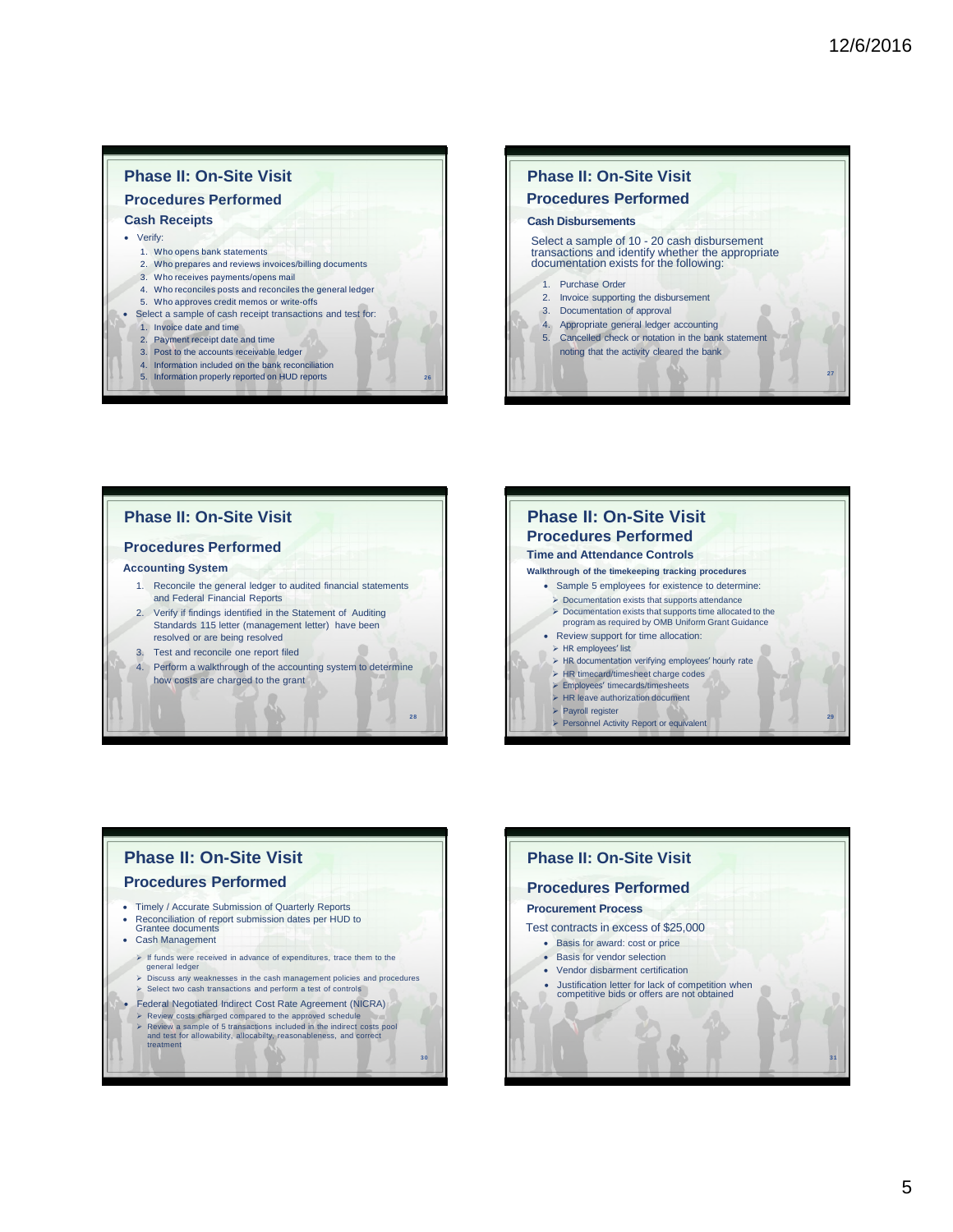









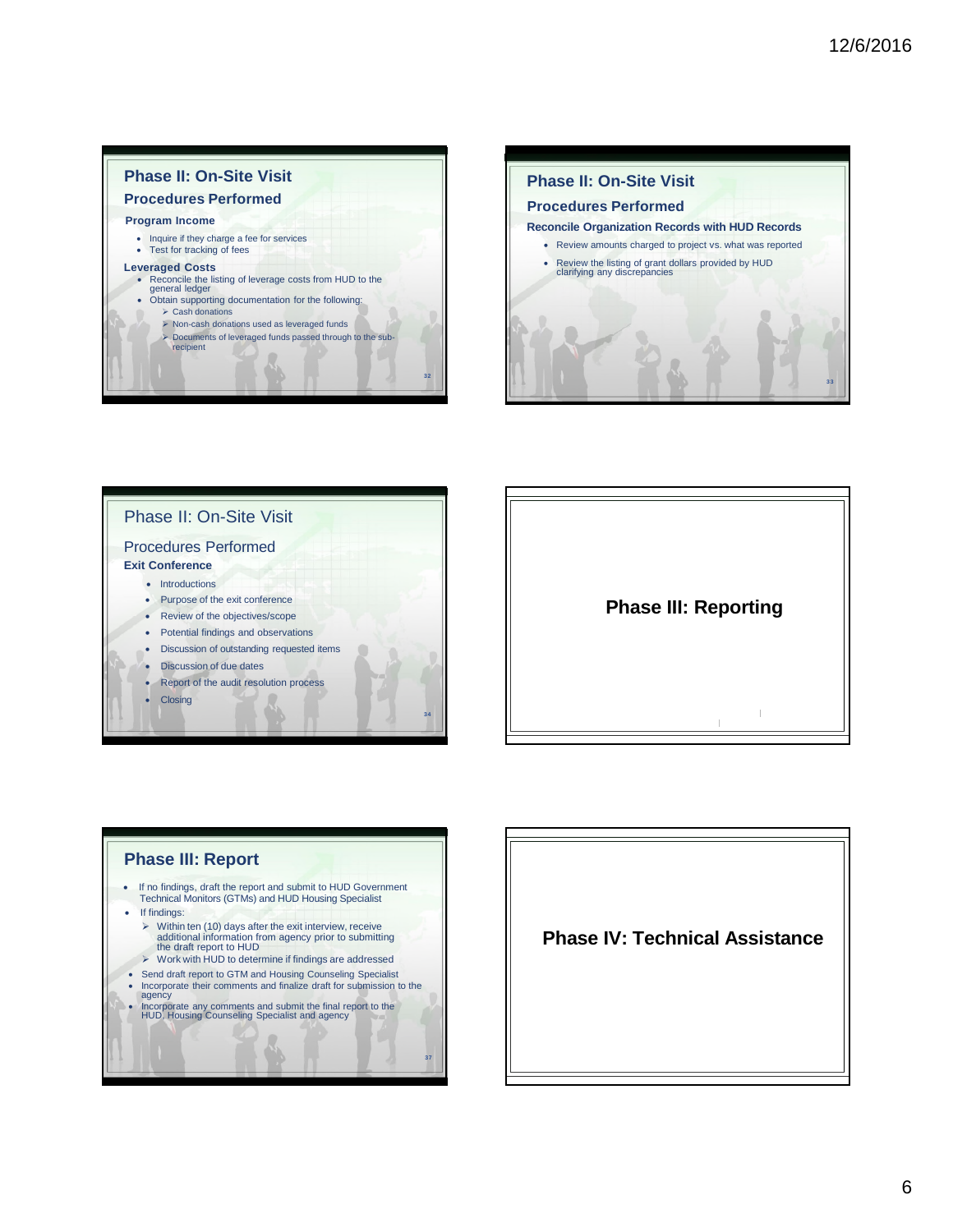



### **Common Findings**

- Grantees lacked policies for monitoring and oversight of Sub-Grantees<br>• Grantees' and/or Sub-Grantees used unapproved NICRA
- Grantees' and/or Sub-Grantees used unapproved NICRA • Grantees lacked supporting documentation for Sub-Grantees
- 
- reimbursements Sub-grantees did not return confirmations
- Grantees lacked invoice verification process • Grantees used budgeted hourly rates instead of actual rates
- Indirect costs charged included excess amounts
- Grantees lacked supporting documentation for reimbursements
- Grantees lacked supporting documentation for payroll
- Grantees lacked time and attendance tracking and reporting
- Grantees' timesheets do not indicate HUD service hours
- Grantees lacked supporting timesheets, PARs, or other records

**41** 

• Grantees lacked a policy requiring PARs or other documents that could be used as a PAR

## **Common Findings**  • PARs or equivalent are not prepared • Grantees filed federal financial reports late • Quarterly reports did not include staff hours • Quarterly reports (2nd, 3rd and 4th) were not cumulative • Quarterly reports were filed late • Grantees lacked procedures to track and verify leverage funding • Grantees lacked supporting documentation for leveraged funding

• Grantees were unable to reconcile the general ledger to the SF-424 reports





**42**